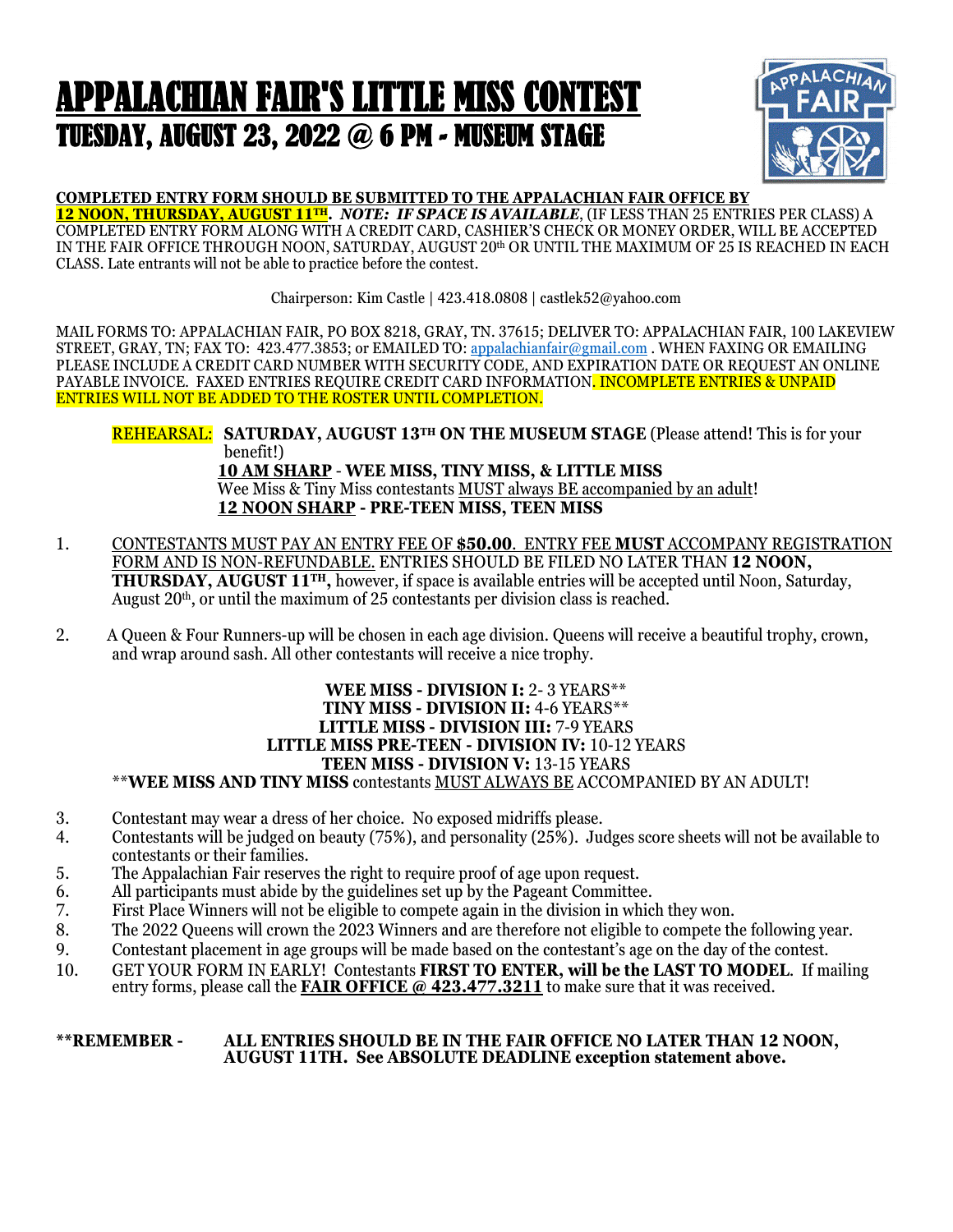## APPALACHIAN FAIR'S LITTLE MISS CONTEST TUESDAY, AUGUST 23, 2022 @ 6 PM - MUSEUM STAGE



### LITTLE MISS PHOTOGENIC CONTEST \$10 Entry Fee

A MISS PHOTOGENIC QUEEN will be chosen in each age Division.

Winners will be announced at the Little Miss Contest on **Tuesday, AUGUST 23rd** on the MUSEUM STAGE.

- 1. Contestant must have entered the Little Miss Contest to be eligible to enter the Miss Photogenic Contest.
- 2. \*\*\***CONTESTANT MUST BRING EITHER A 5"X7" OR 8"X10" PHOTO TO THE LITTLE MISS PRACTICE ON SATURDAY, AUGUST 13th OR DELIVER TO THE APPALACHIAN FAIR OFFICE. FRAMED PHOTOS ARE NOT ALLOWED! NO FRAMES!!** \*\*\*
- 3. Contestant's name, age, address, and phone number must be on the back of the photograph.
- 4. A **non-refundable** entry fee of **\$10** must accompany the entry form. The **ABSOLUTE DEADLINE** for the **LITTLE MISS PHOTOGENIC CONTEST** is **12 NOON, AUGUST 11th.** Photographs **must be** submitted prior to that date with the entry form or brought to the practice on **SATURDAY AUGUST 13TH**.

**Absolutely NO PHOTOGRAPHS WILL BE ACCEPTED AFTER AUGUST 13th**

5. Photographs **must be** picked up the night of the pageant.

**MAIL** photographs and entry forms to: APPALACHIAN FAIR, PO BOX 8218, GRAY, TN 37615 **DELIVER** TO: APPALACHIAN FAIR, 100 LAKEVIEW STREET, GRAY, TN or **FAX**: 423.477.3853 or **EMAIL**: appalachianfair@gmail.com

ENTRY FEES may be charged to any Major Credit Card. If submitting entries by Fax or Email, Entry Fees must be charged to a Credit Card. \* Contestants are not added to the roster until completed forms and payments have been received! \* \* You may request an online payable invoice be sent to you via email. \*

For more information please call the Fair Office at: 423.477.3211